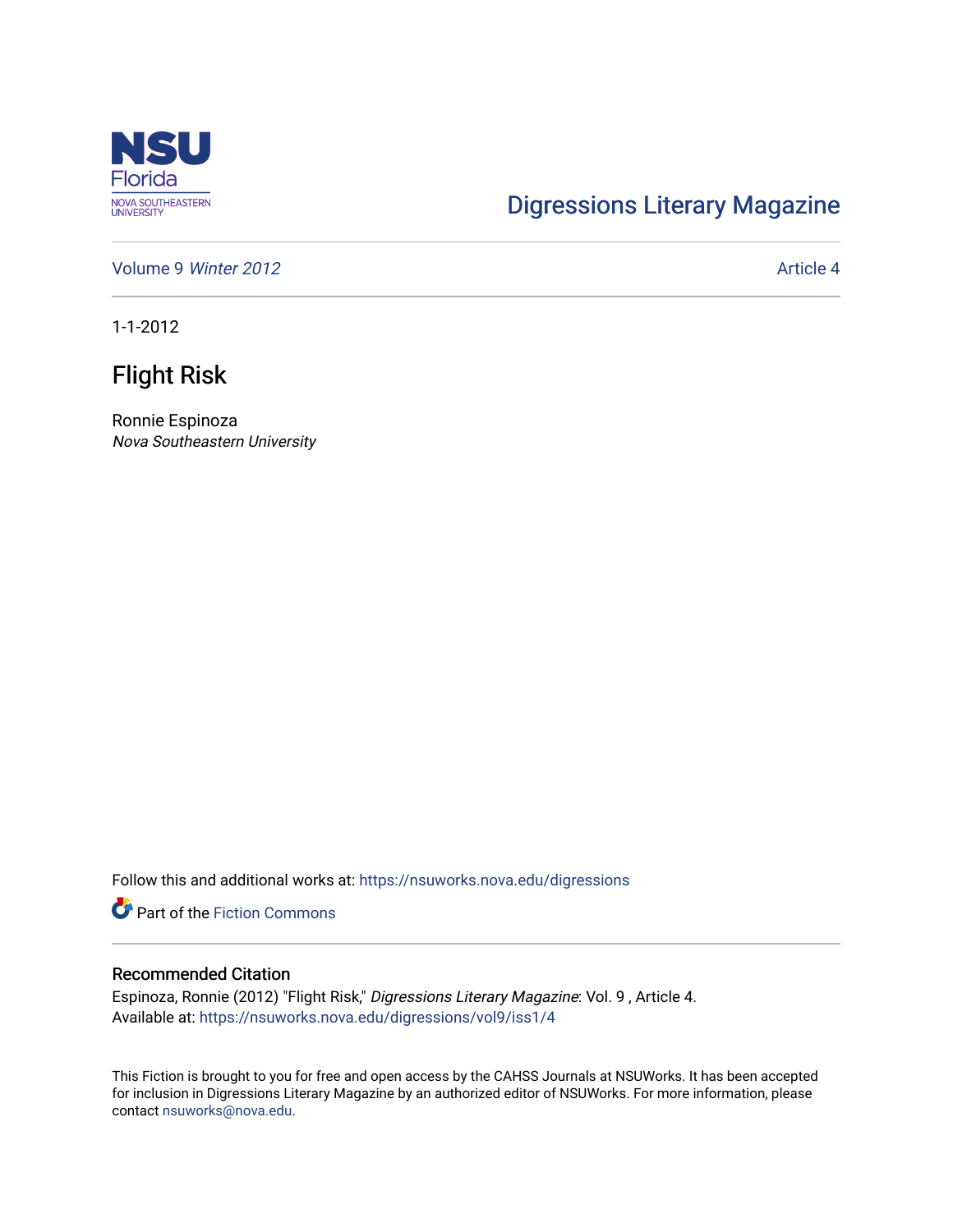### **Flight Risk**

### *Ronnie Espinoza*

Samir Ali couldn't stop sweating. Even with his suit jacket off and long sleeves unbuttoned, he couldn't stop. He turned on the faucet and started splashing his face, desperately trying to replace the sweat with the running water. They told him that it would be like this, but he never really believed that his nerves would betray him this late in the game. He checked himself in the mirror, watching the beads of water stream down his face, lost in thought for who knows how long. Yes, he was afraid. Fearful, scared, terrified, all of the above. Yet he felt relieved at the fact that his clothes were dark enough to hide his perspiration. After drying himself off, his attention then went back to his lower torso where his hands were carefully applying the finishing touches to the bomb wrapped around his waist. Yes, it was a bomb. Yes, it was real.

It was the size of a portable CD player. And according to his comrades, it had enough C-4 to blow up at least half of the 747. It wasn't the first time Samir had been on a plane, but if everything went according to plan, it would be his last. Contrary to what Samir predicted, smuggling the components of the bomb had been the easy part. He went through the metal detectors earlier in the day dressed as a young businessman, complete with briefcase. Appearance-wise, he would often be mistaken for a Latin American rather than a citizen from his native Afghanistan. He was well spoken, his accent hardly noticeable. He was calm. He was comfortable. But now he stood inside the plane's lavatory, uncomfortably adjusting the detonator near his rib cage.

He checked his wristwatch and thought about his options. He preferred to set it off right then and there, but he knew the plane was still too high in altitude and miles away from any worthy landmark. He then thought about waiting it out inside the lavatory until the time came, at least until the pilot made his initial descent into New York.

*That way I don't have to see their faces, he thought. Yeah, why not?*

And just as his mind settled on the idea, a sudden knock on the lavatory door reminded him of reality.

> "You need some help in there, son?" a rough, old voice asked. Samir responded instinctively. "I'll be right out."

Samir buttoned up his shirt and put on his suit jacket, obstructing the custom-made explosive entirely. He took one last look in the mirror and whispered the only motivation he had left. "Allahu Akbar."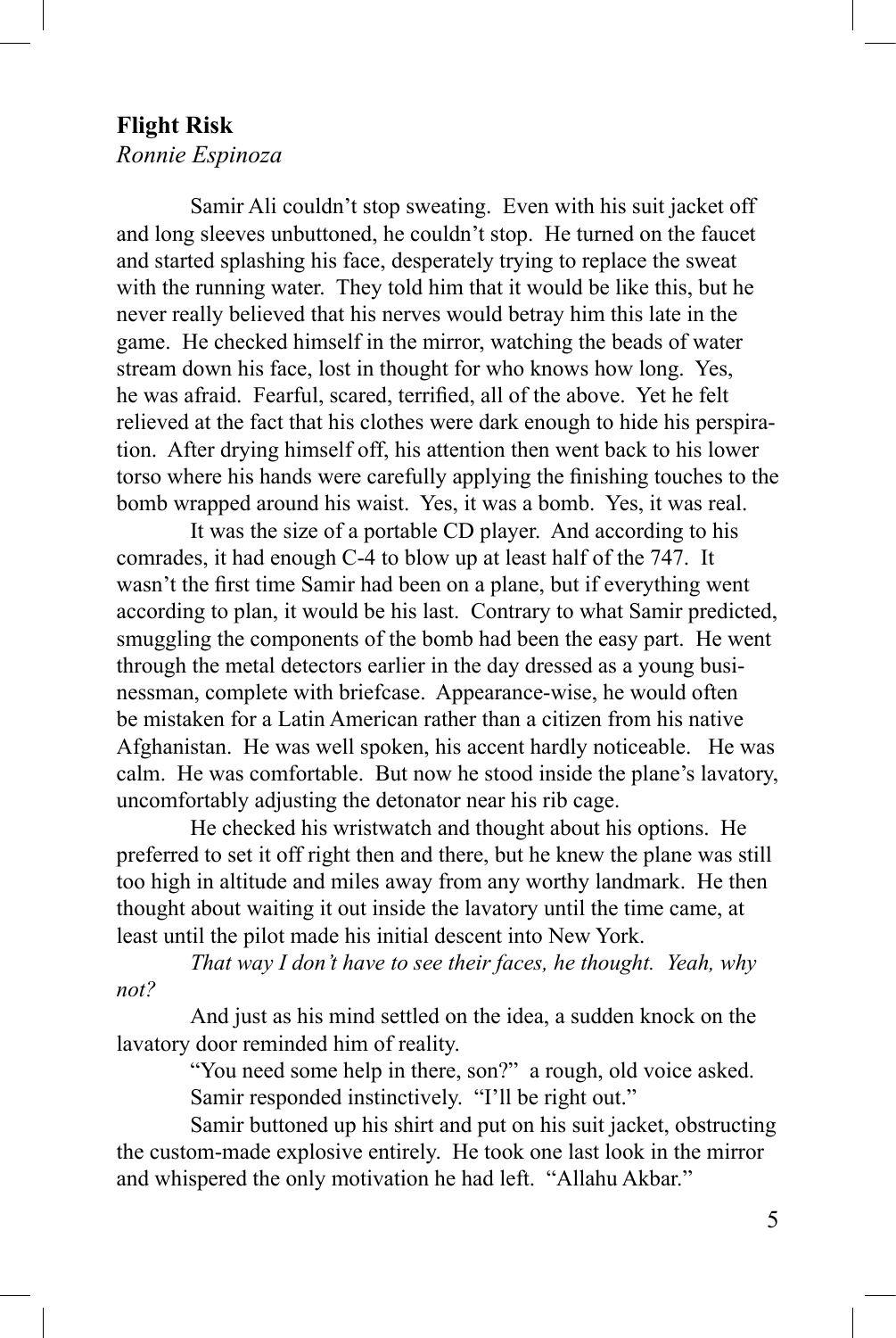It didn't take Samir long to return to aisle seat 3C, but he dreaded every step of the way just the same. All he saw were their faces now. Those same little, cute faces that had occupied the other two seats next to him ever since takeoff. As he approached, he saw nine-year-old Michael sound asleep at the window with a pair of headphones on while twelveyear-old Katie sat with her book in the middle. Samir sat back down hoping Katie wouldn't look up. Hoping she wouldn't ask him any more questions about his nationality or favorite food; hoping that Harry Potter could entertain her long enough until his next visit to the lavatory. But …

"What took you so long?" she asked.

"Uh … I didn't feel well." It was the first time Samir had to think before he answered.

"I got some Dramamine in my backpack." She reached for her backpack on the floor, but Samir quickly stopped her.

"No, I'm all right now, Katie. It's okay—Thank you."

"Okay. Let me know if you change your mind."

Samir couldn't help but crack a smile. Katie was very resourceful as well as friendly. Both kids were.

"I see Michael fell asleep," he commented.

"Yep, all thanks to you."

"Oh, I didn't do anything. He just doesn't like flying, same as

me."

"You're afraid of flying?"

"I was. When I was a boy, just about his age."

"But the more we fly, the crankier he gets."

"That's perfectly normal. Just remember to give him that CD he's listening to and he'll be out like a light."

"What about you?"

"I have other copies at home. No worries."

Katie stared at Samir for a while. Naturally, he reacted. "What?"

"You're a good guy, Samir."

"Not really."

"You are."

"You think so?"

"I know so. I'm a real good judge of character."

Samir started to laugh.

Moments later, the head flight attendant came by to check if the kids needed anything. At the same time, she informed them that it would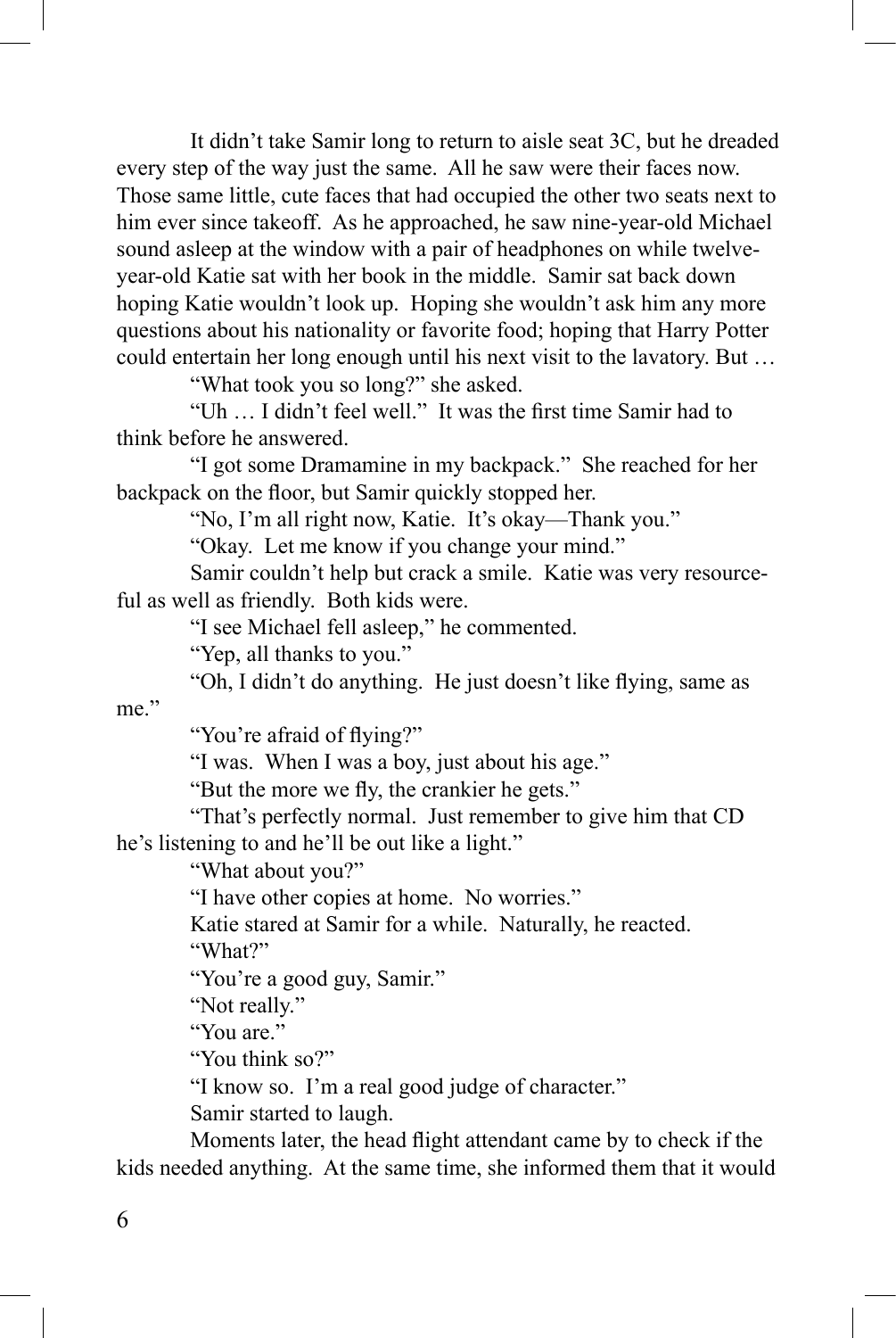be another hour before they touched down in La Guardia. Katie had closed her book by then.

"Have you ever been to New York, Samir?" Katie asked.

"Once"

"Did you like it?"

"I'm not sure."

"What do you mean you're not sure?"

"Well, sometimes you have to look at things more than once to get a better understanding of it. How about you, do you like it?"

"I guess. I like it because we get to see our dad."

"That makes sense. Family is important."

"Do you have family there?"

"Um…I'm afraid not. They don't travel much these days."

This last stretch of conversation between Samir and Katie eventually reached the thirty-minute mark when the pilot's voice came on over the intercom.

"Folks, we're just about ready to make our first descent into the Big Apple. It should take us about another twenty minutes to reach the runway at…"

*Twenty minutes.* That was all Samir heard. Twenty minutes to go over his options once again. He couldn't believe how fast the hour had gone by. Part of him wanted to blame Katie, but he knew he had the flight attendant to thank for all of this. What were the odds of him having to sit next to two good, innocent kids? *The flight attendant did this*, he thought. *She was the one who escorted them in. She was the one who couldn't find me a different seat before we took off.*

Ten minutes to go. Michael had woken up. Samir already felt the sweat on his brow. He closed his eyes, and whether he knew it or not, tears started rolling down. Katie was the first one to notice.

"Samir, are you okay?"

Samir kept his eyes closed as if he were praying, but spoke in a soft tone to his two companions.

"I'm just trying to talk to my wife … my daughter. You remind me so much of her, Katie. She was so smart, like you. I wish they were both with me now."

"I'm sorry," Katie said.

"It's okay." Samir opened his eyes and seemed to regain his composure. "Trust me; they're in a better place now."

As much as he liked talking to Katie and Michael, Samir hated